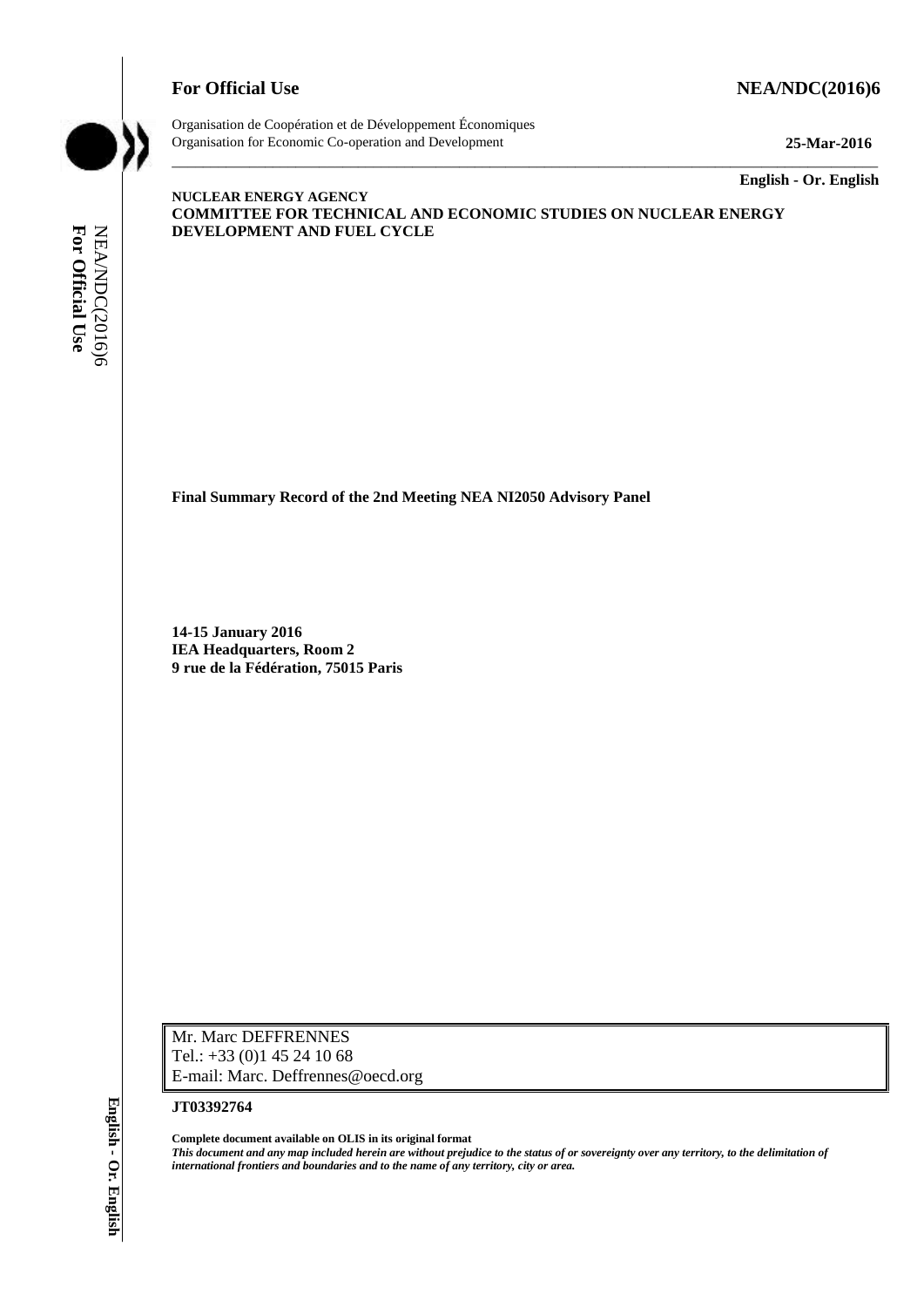# **NEA NI2050**

# **Second Meeting of the Roadmapping Advisory Panel**

*NEA Roadmap for R&D Priorities fostering Nuclear Fission Innovation for a low carbon sustainable future*

## **IEA Conference Room 2 14 and 15 January 2016, Paris**

## **SUMMARY RECORD**

#### **Objective and Results of the Meeting**

1. Following the first meeting of the Advisory Panel held in Paris on the 5/6 October 2015, where the overall objective, scope, methodology and organisation of the NI2050 Roadmapping (NI2050 Step 2) were discussed, this second meeting was designed to enter into more details and to plan the next set of activities, in particular the Experts Meetings and the further consolidation process. The draft ToRs (Terms of References) for the Roadmapping and for the Advisory Panel were finalised, seeking their endorsement by the NEA NDC, end of January. On that basis, the overall organisation of the next steps of the Roadmapping could then be agreed, and necessary elements to guide the Experts Meetings were discussed. As per the ToRs, the participants agreed to propose Chairs, as well as experts, for the Experts Meetings.

#### **Overall organisation of the Meeting**

2. The meeting was opened by the Chair (Ms Fiona Rayment) and the NEA DG William Magwood. The latter insisted on the opportunity to develop a far looking perspective of R&D priorities in support of the role nuclear energy should play in a low carbon future (2050 and beyond). A number of R&D roadmaps are already available and the intention is to make full use of them, to come out with a consensus on top priorities, including for research infrastructures, for which cooperation frameworks might appear as most useful to foster their implementation.

3. The first half day of the meeting was nearly fully dedicated to the discussion and finalisation of the Draft ToRs for the NI2050 Roadmapping and the Advisory Panel, prepared and circulated before the meeting by the NEA Secretariat as an action decided at the first meeting of the Advisory Panel.

4. The second half day allowed detailed discussions on the organisation of the Roadmapping: objective, scope, methodology and organisation of the Experts Meetings.

#### **Main outcomes of the Meeting**

5. After recalling the main outcomes of the NI2050 Launching Workshop and the first meeting of the Advisory Panel, a brief state of play of the NI2050 Survey (NI2050 Phase 1) was provided by the NEA Secretariat. The Survey was sent out to the nominated representatives (via NDC) on the 23 September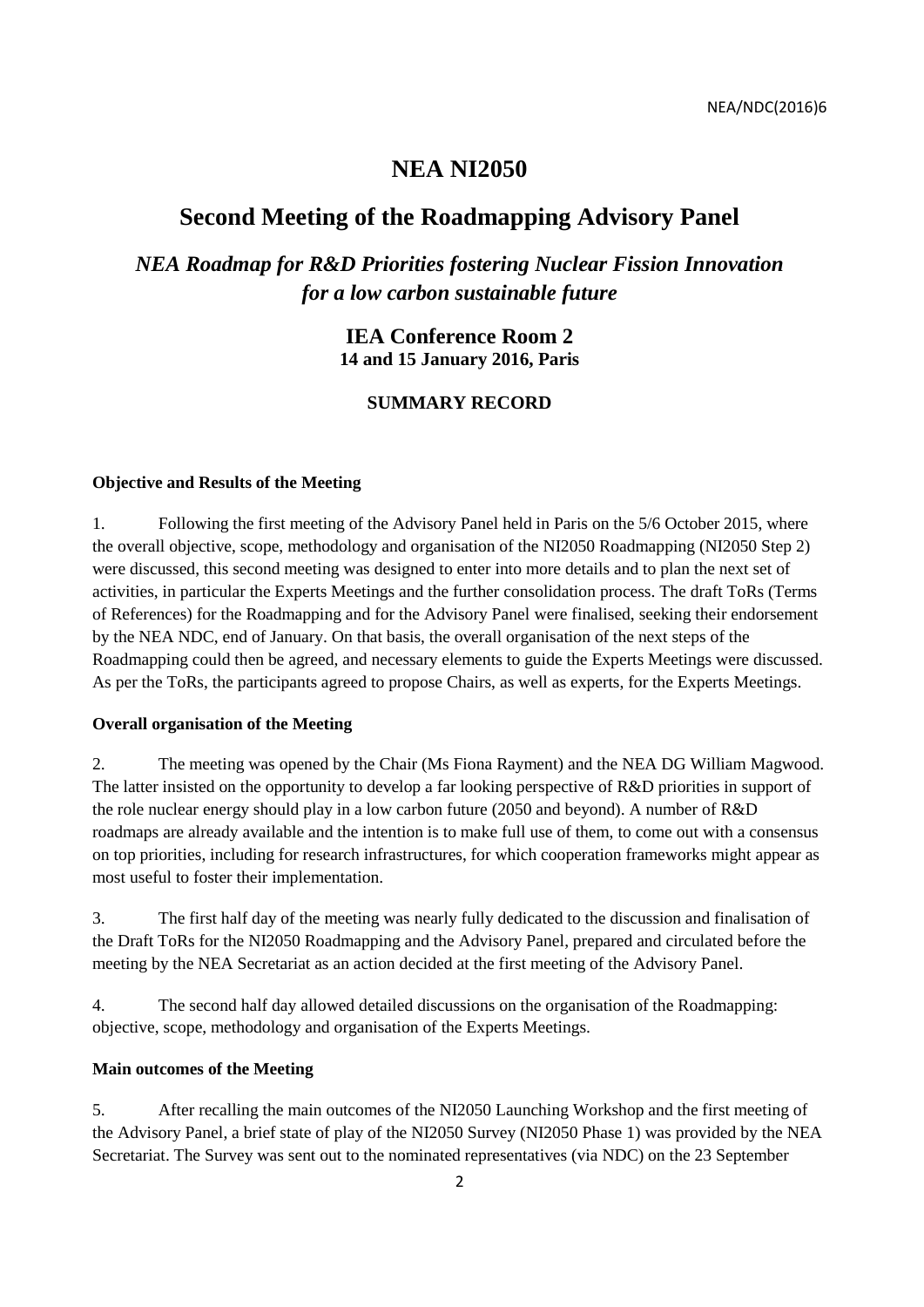2015. Nearly all member countries could not meet the initial return date of 16 November. On 14 January 2016, 10 returns (filled survey templates) had been received. Because the step 1 (Survey) and step 2 (Roadmapping) have been decoupled, this does not pose major problem for the start of the Roadmapping. Nevertheless a plea was made for member countries to send their Survey returns ASAP.

6. A short discussion took place to explain some of the difficulties associated with filling the Survey templates. As expected the request, coming from the NI2050 Launching Workshop of July, to provide information on both public and private financing (and/or their share) is not easy to handle. It was noted that gathering data from a number of different sources was causing some issues in meeting timelines, together with the level of detail of information available for the past/present and future programmes. Despite this some participants indicated that, while the Survey is indeed quite detailed and time consuming, it is nevertheless a useful exercise, also at national level. They suggested that the opportunity to make this a regular process and publication should be considered. There was some concern with the confidentiality of the provided information and future publication. The NEA Secretariat indicated that the returns will not be published as such, but the consolidation and analysis will be assembled into a report which will be presented to the Advisory Panel and NDC, prior to publication.

7. The ToRs for the Roadmapping and the Advisory Panel, as agreed at the meeting, are provided in annex. The issue of R&D (Research and Development) versus RD&D (Research, Development and Demonstration) came again to the front. The solution agreed at the previous meeting (using R&D and adding a footnote) is therefore now inserted in the ToRs. Indeed there is consensus that Demonstrators have to be part of the roadmapping, while recognising their specificities in terms of possible high costs, difficulties of financing, IP rights, etc.

8. The "Objective of the Roadmapping" was modified to provide the necessary focus on the notion of innovation, to reach commercial readiness for sustainable nuclear technologies, in a fast and cost effective manner. The word "sustainable" was added to ensure that all necessary conditions for the use of nuclear energy are properly integrated: not only economic aspects, but also safety, security, environment, etc., (also in line with the GIF goals).

9. The broad scope of the Roadmapping in five main categories was confirmed, with the modification of category "Fuel" into "Fuel and Fuel Cycles (including recycling)". The category on "Emerging Energy Systems" will not include non-nuclear technologies (which may nevertheless be covered under the cross cutting issues as Key Enabling Technologies), but will focus on the necessary increased flexibility in the evolving electricity system and on non-electricity applications of nuclear energy. A revised version of the corresponding figure was discussed and is now integrated in the ToRs.

10. The Membership of the Advisory Panel will be made of the persons invited to the meeting. Membership is nevertheless an open process. In particular the NDC may want to nominate additional participants, but the overall number of Members needs to stay under control.

11. A presentation was given by Jim Gulliford for the NSC (Nuclear Science Committee) providing insight of the work done in Science and the available material of use for NI2050. An Initiative on Innovation and Education, aiming at involving students at PhD level in specific research programmes (and infrastructures), to foster the transfer of competence and experience to the new generation of researchers,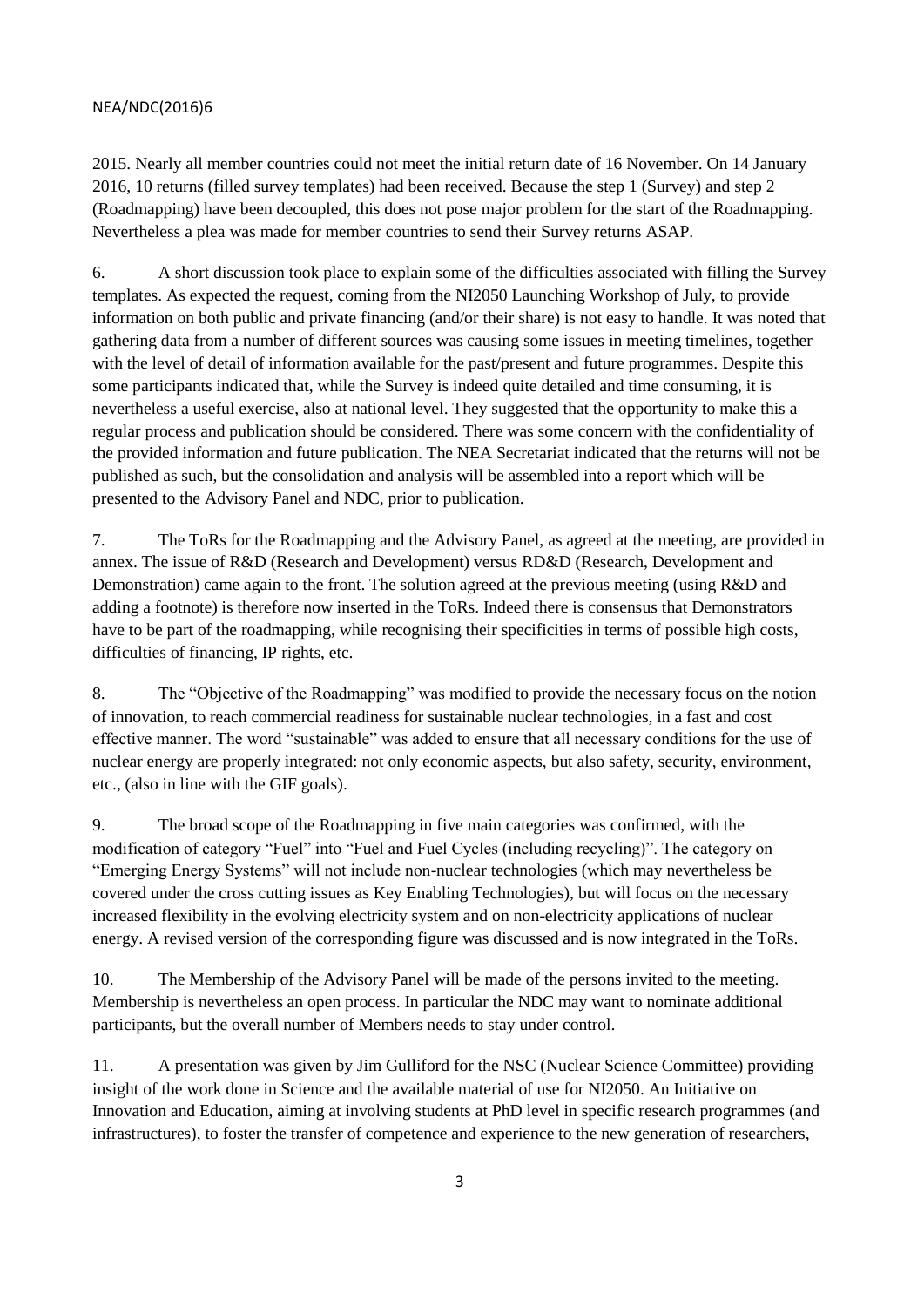was presented. It may constitute an element of the NI2050 roadmap on human resources and skills. A brainstorming session on this topic will be scheduled by NSC.

12. An extensive discussion took place on the organisation, scope and timing for the first Experts Meetings. The result is as follows:

#### *Expert Meeting Reactors – 2 Rooms reserved for2 to 4 March:*

- Subgroup 1: Evolutionary Water Cooled Rxs, large and SMRs (water cooled), GENIV SCWR
- Subgroup 2: Innovative/Advanced Systems: FNRs, ADS, (V)HTR, MSR, including SMRs for these technologies

### *Expert Meeting Fuels and Fuel Cycles – 2 Rooms reserved for 2 to 4 March:*

- Subgroup 1: Fuel and Fuel Cycle for Evolutionary Rxs
- Subgroup 2: Fuel and Fuel Cycles for Innovative/Advanced Systems

### *Expert Meeting Decommissioning and Waste Management – 2 Rooms reserved for 16 to 18 March:*

- Subgroup 1: Decommissioning
- Subgroup 2: Waste Management, mainly High Level Waste, ia extended intermediate spent fuel storage, final (geological) disposal of spent fuel (as waste) and vitrified waste

## *Expert Meeting Emerging Energy Systems – Room(s) reserved for 6 to 8 April:*

• Innovative Energy Systems (nuclear flexibility in evolving electricity systems, non electricity applications, hybrid systems, etc.)

13. A question was raised on the expected number of Experts Meetings. The NEA Secretariat clarified that these are not "established "standing" Expert Groups". The Expert Meetings are taking place under the umbrella of the Advisory Panel. Depending on the outcomes of the first Experts Meetings, the Advisory Panel will decide on the need for further meetings. At this stage one might consider that a second set of Experts Meetings might have to be organised in September/October, but probably not more.

14. As it can be seen in the list of meetings as planned above, the experts meetings on reactors and fuels will meet in parallel at the same location. This was specifically requested by participants to foster contacts between participants since the research priorities on reactors and fuels are all connected.

15. A generic agenda for the Experts Meetings was discussed, fostering a coherent systematic approach for all of them.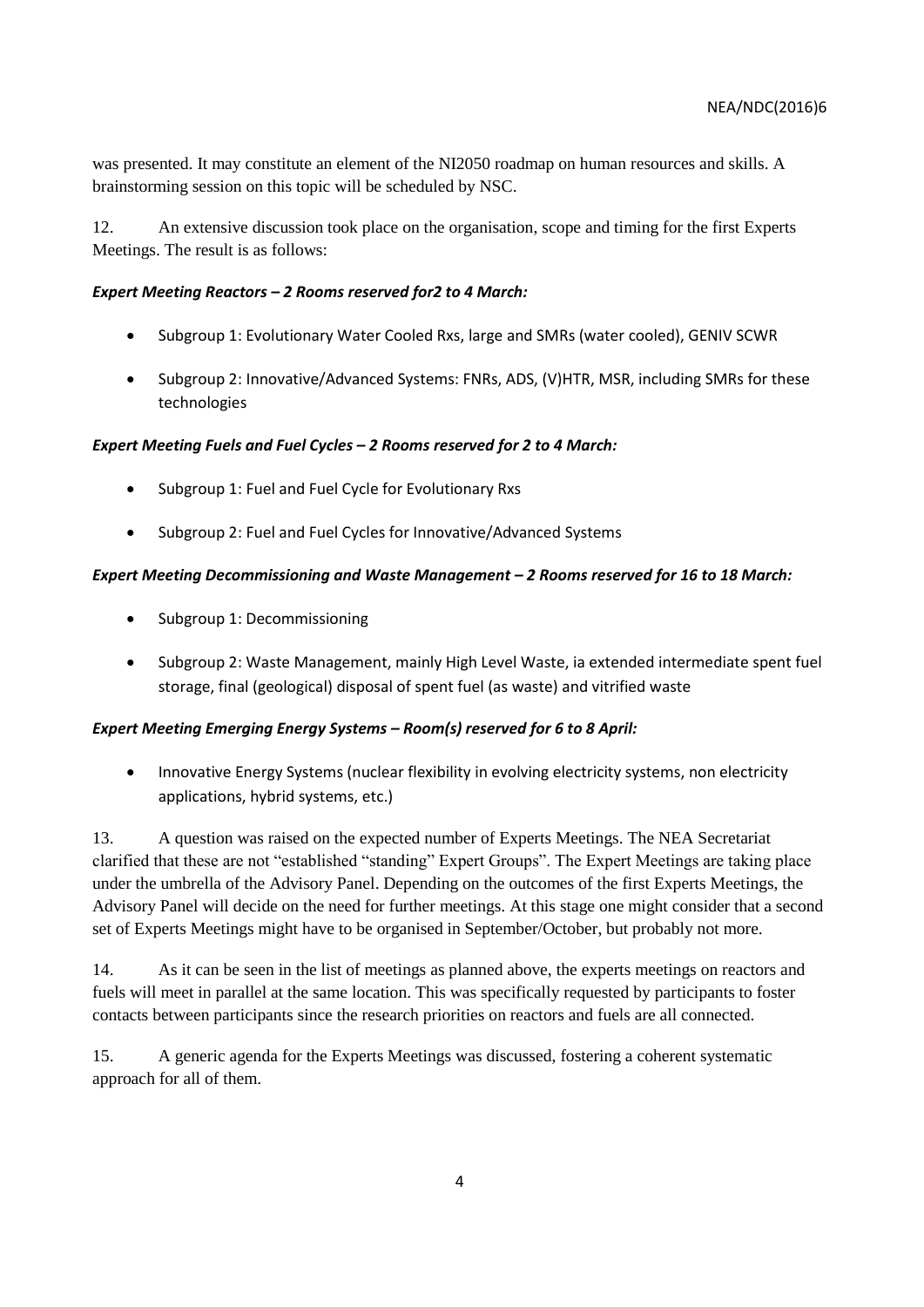## *"Generic Draft Agenda for Experts Meetings"*

 Background information on NI2050. Mandate/objectives/methodology for Experts Meetings. Technical scope for groups/subgroups. *Chairs and NEA Secretariat*. 1hr

### *Separation in 2 subgroups.*

- Existing Roadmaps and Ref Documents. *Presentation by selected experts.* 2 hrs
- Brainstorming: List of topics Establishment and Structuring of the list/priorities. 6 hrs
- Drafting Templates for selected topics. 3 hrs
- Consolidation of outcomes: Report/PPTs preparation. 3 hrs

### *All together*

Cross presentations – discussion on cross cutting issues. 3 hrs.

16. There was no consensus on the need to present existing (previous) roadmaps. Some participants considered it necessary in order to set a common ground for the meetings, other not, since the experts are supposed to know these roadmaps. This then triggered a discussion on the necessary adequate selection of the experts: technically competent, broad and forward looking vision, having been close to some previous roadmapping exercises.

17. A request was made for the NEA Secretariat to try to summarise information out of the existing roadmaps and other reference materials to facilitate and prepare the work for the experts. This will be challenging due to the timing of the Experts Meetings, however the NEA Secretariat will endeavour to enable this, recognising that the most effective way of achieving this is through the involvement of experts having experience of previous roadmaps.

18. In order to foster a concrete outcome of the Expert Meetings and ensure some coherence, a template was discussed for them to describe their selected R&D issues/topics.

#### *Generic Template to fill for each R&D issue/topic:*

- Title of Topic and objective of the associated R&D what to obtain
- Justification why this issue/topic was selected
- Technical description of the R&D tasks how to obtain/what to do
- Correspondence with Survey categories (to be used for comparison with survey)
- Timeline/planning (steps) for reaching the objective/implement the tasks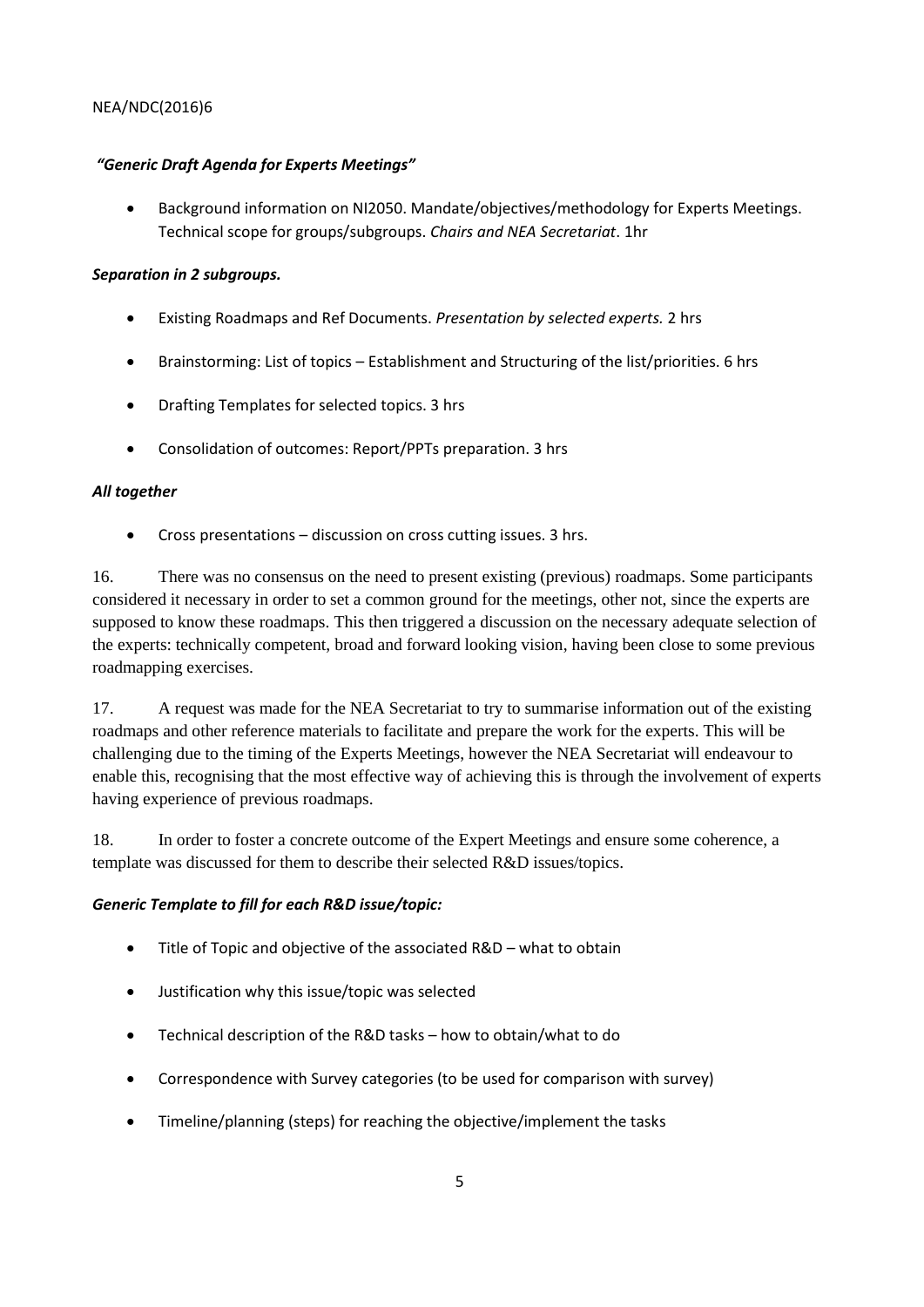- Necessary infrastructures: existing + access/availability, new
- Estimated necessary resources: finance (including for infrastructures), manpower
- Reference materials (roadmaps, documents, websites, etc.)

19. The Advisory Panel did not want to be prescriptive by fixing the list of issues/topics, but decided to leave this to the experts themselves. Experts will be asked to justify why the issues/topics were selected. They will also be asked to cross connect with the categories of the Survey to ease the further definition of gaps.

20. A discussion on the necessity to fix a minimum "scale" for issues/topics (i.e. minimum budget figure) was not conclusive. One might hope that "visionary" experts will stay at the adequate level of aggregation of issues/topics. This again gets back to the adequate selection of experts.

21. The discussion on the objectives (generic NI2050 and specific for each Experts Meetings) to be presented to the experts has not been very detailed. The wording for the "Objective" in the ToRs will serve as a basis, insisting on the need for R&D topics to foster "innovation and sustainability in fast and cost effective manner".

22. A discussion emerged on how to handle critical enabling factors such as public opinion/acceptance, financing and investments, supply chain… The NEA Secretariat proposed to flag these in the report which will be the product to be presented at the end of this NI2050 Roadmapping. It will cover diverse "risks" associated with the implementation of R&D: Energy and Research policies and public acceptance, financing and investments, human resources, industry interest and supply chain, safety and regulatory issues, security and non-proliferation aspects, etc.

23. This approach allows not to have safety and security as "issues/topics" for R&D per se, since they are embedded in most nuclear R&D activities.

24. A preliminary list of background documents (roadmaps and other ref materials) prepared by the NEA Secretariat was discussed. Beyond the further consolidation of this list, participants asked the Secretariat to extract the substance of the documents to prepare the work for the experts. This will be done as time permits.

25. Focussing on existing roadmaps (GIF, EU SNETP and associated roadmaps, national roadmaps, etc.) it might lead to a consolidation and a kind of "meta-roadmap". This might be an additional product of NI2050.

26. Once the list of issues/topics will be established (and templates filled in), the experts will be asked to prioritise them (1 to 3 with 3 being the highest priority) and justify their prioritisation. The criteria for prioritisation will have to be further elaborated, using the "Objective of the ToRs" and the initial list proposed by the NEA Secretariat as a guide, i.e.:

Effectiveness of the R&D to accelerate innovation – timeline to results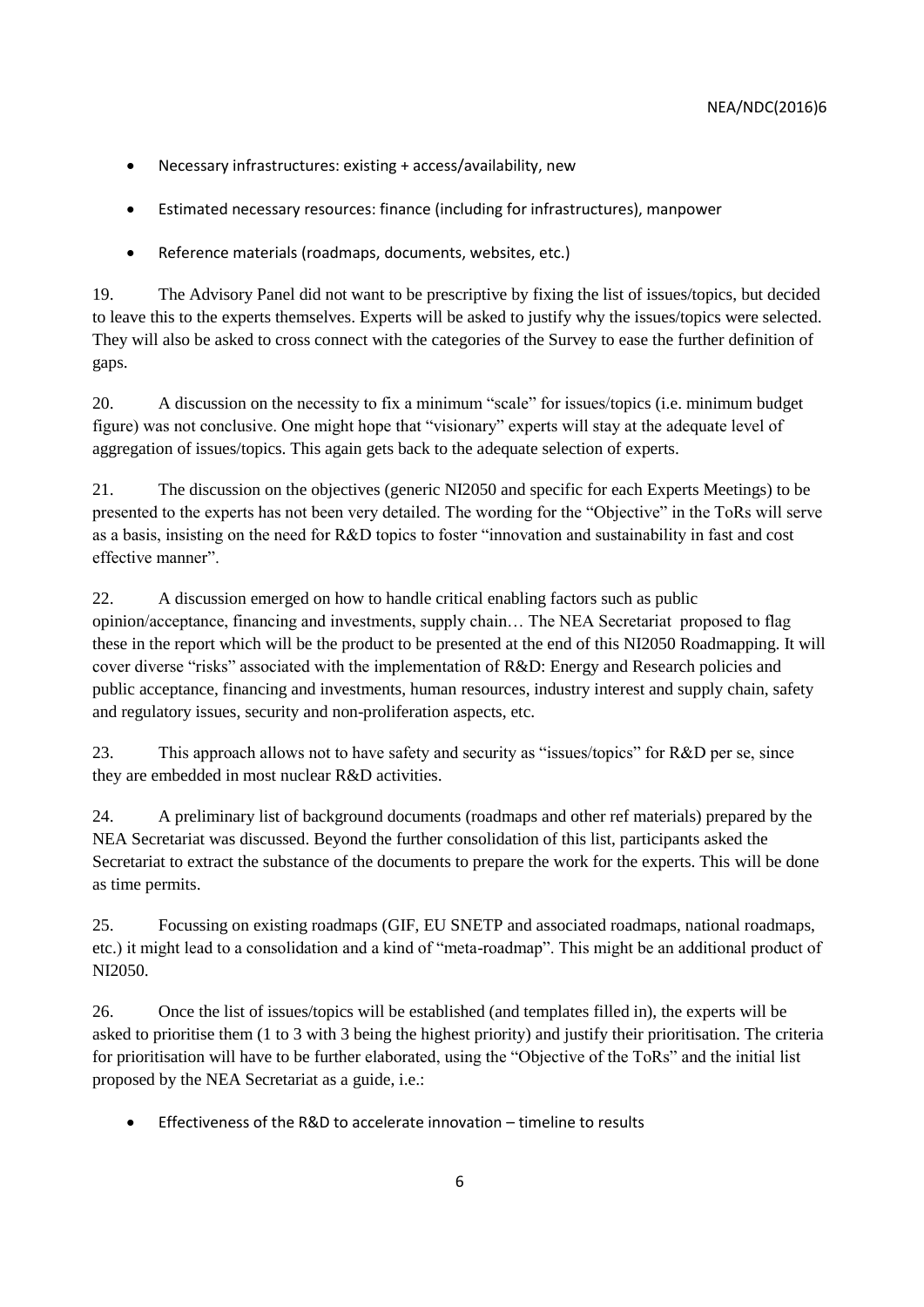- Effectiveness of the R&D to foster investment for commercialisation/deployment
- R&D issue/topic as a necessary element in a chain complementarity and critical path
- Necessary infrastructure replacement of ageing infrastructure, multipurpose, etc.
- Potential for cooperation

27. The Advisory Panel will have to develop its own prioritisation criteria to perform the higher level prioritisation of R&D issues/topics once the outcomes of the Experts Meetings are available.

### *Next Steps and Planning*

### FOR FRIDAY 22 JAN:

- NEA Secretariat to send the Draft Summary Record of the Meeting to the participants.
- Advisory Panel Members to propose Chairs for the Experts Meetings (at the "subgroup level" for Evolutionary and Innovative Reactors and Systems, Fuel/Fuel Cycles for Evolutionary and Innovative Reactors and Systems, Waste and Decommissioning, Emerging Energy Systems).

### FOR FRIDAY 29 JAN:

 Advisory Panel Members to provide names for experts (at the "subgroup level" as above). As far as possible Advisory Panel Members will have checked the availability of these experts for the selected dates of meetings.

## FOR FRIDAY 5 FEB:

- The NEA Secretariat will inform the Advisory Panel Members of its proposed list of Chairs for the Experts Meetings.
- The NEA Secretariat will also have drafted the "basic material" to serve for the invitation of the experts (Background, General and Specific Objective, Scope and list of background documents, Methodology and Template, Agenda and Process). The material will be further developed with the Chairs.

## WEEK 8 to 12 FEB:

 Invitations and Agenda for the Experts Meetings will be sent out by the NEA Secretariat (Advisory Panel Members in copy).

## 2-4 MARCH: Experts Meetings Reactors and Fuels.

16-18 MARCH: Experts Meetings Decommissioning and Waste.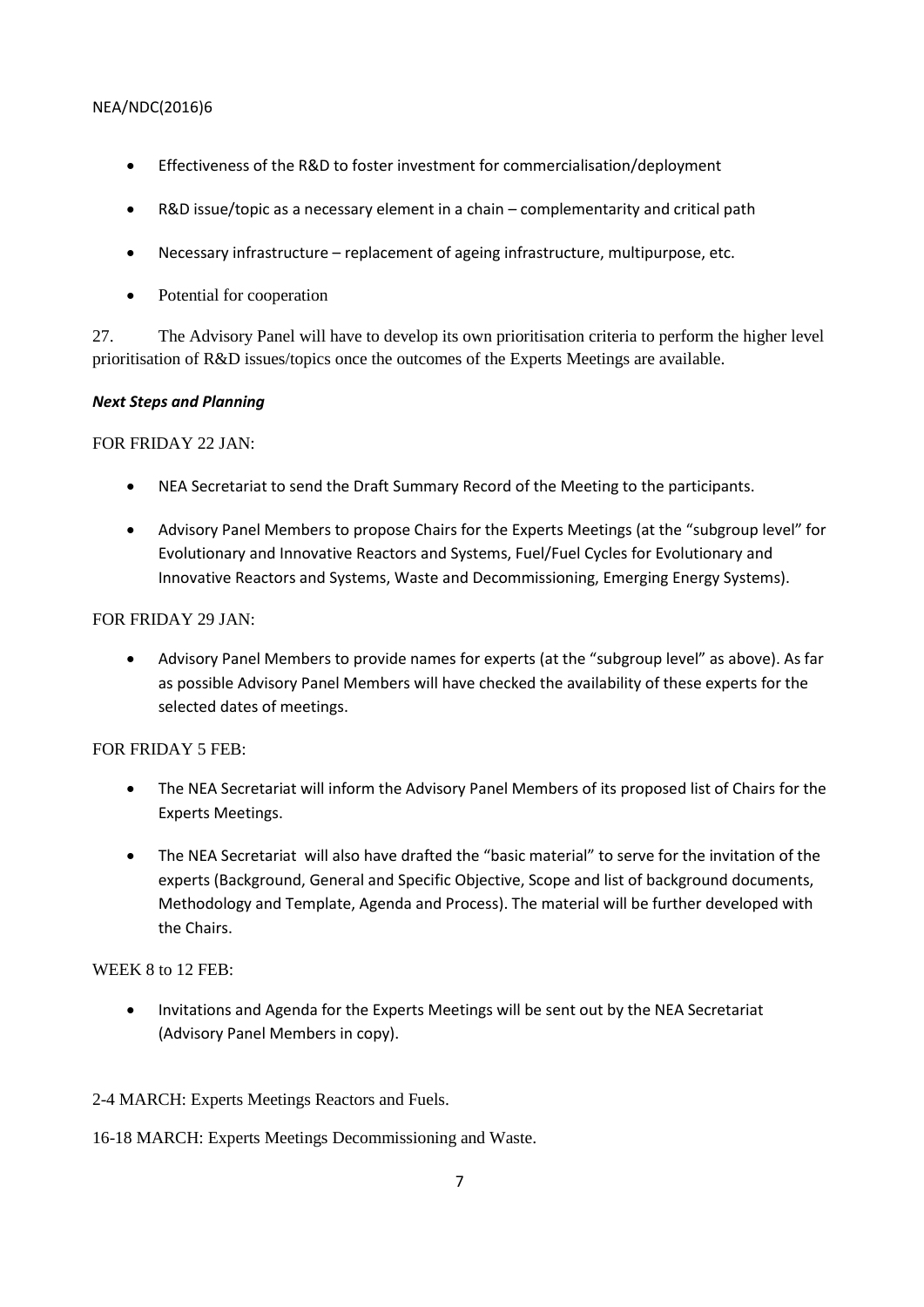6-8 APRIL: Experts Meeting on Emerging Energy Systems.

APRIL-MAY: Consolidation of outcomes of the Experts Meetings (Chairs and NEA Secretariat) and Analysis of the Survey (Step 1 of NI2050) (NEA Secretariat).

20-21 JUNE: Meeting of the Advisory Panel.

Elements of Agenda:

- Presentation and Analysis of the returns of the Survey
- Presentation and Analysis of the outcomes of the Experts Meetings
- Handling the Cross-cutting issues
- Need for additional Experts Meetings
- Process towards the consolidation and setting of the Adv Panel top NI2050 priorities
- Views on the content of the final report and preparation of the Final Workshop.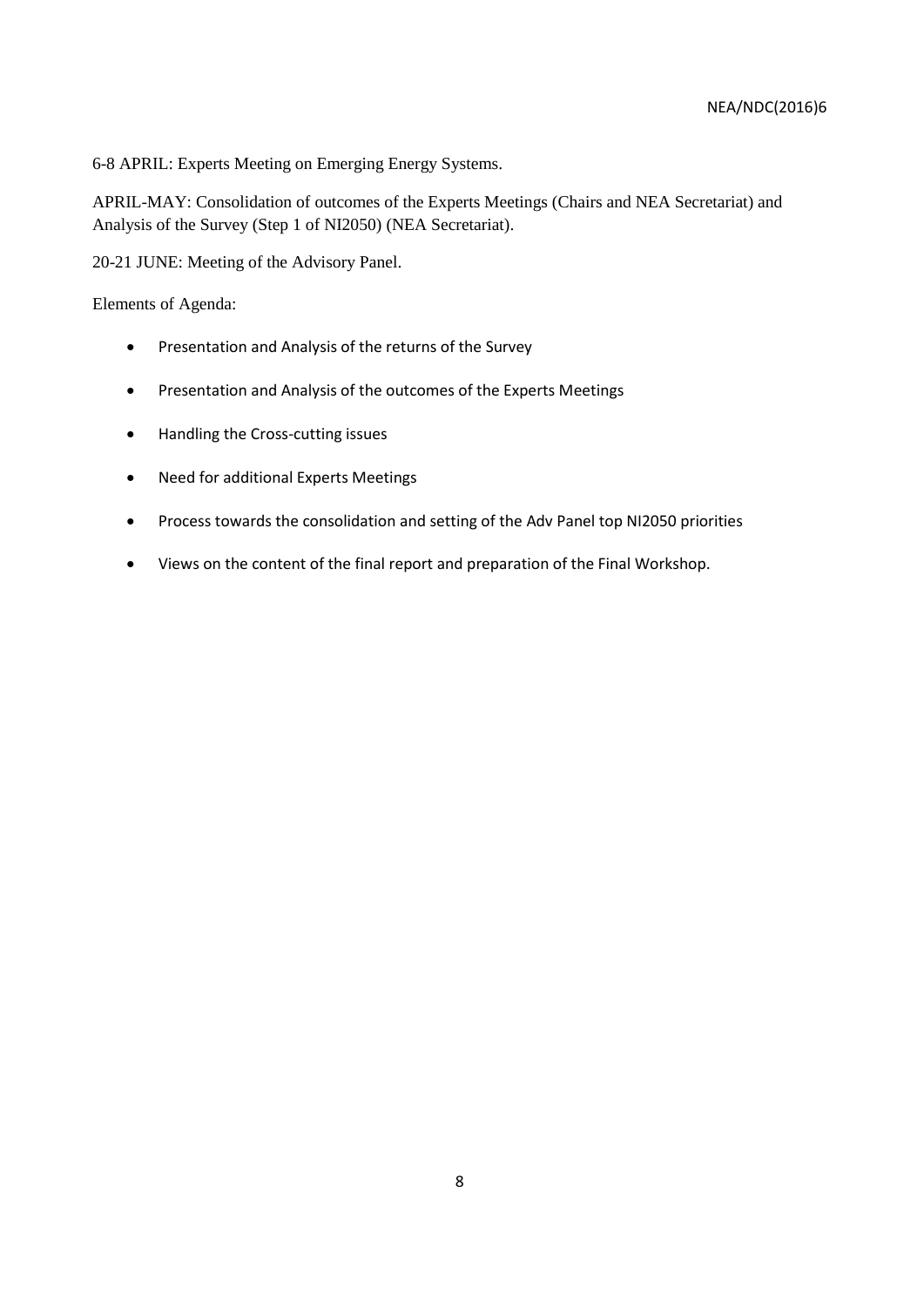#### **DETAILED AGENDA OF THE MEETING**

#### **DAY 1 – 14 January 2016** (*stating at 14:00*)

#### *14.00 – 15.00*

Item 1. Introduction by the Chair and Secretariat

Tour de Table of Participants

Approval of the Draft Agenda [\[NEA/NDC\(2015\)28\]](http://www2.oecd.org/oecdinfo/info.aspx?app=OLIScoteEN&Ref=NEA/NDC(2015)28)

Status of the Survey Phase 1 NI2050

Recap of Outcomes of the First Meeting of the Advisory Panel, [\[NEA/NDC\(2015\)26\]](http://www2.oecd.org/oecdinfo/info.aspx?app=OLIScoteEN&Ref=NEA/NDC(2015)26)

Discussion on the Draft ToRs for the Advisory Panel.

#### *15.00 – 17.30*

Item 2. Discussion on the Structure of the **4 Expert Groups** and Subgroups and definition of more detailed (technical) Scope/Topics for each of them. Link with and List of existing Roadmaps (and other reference material) to be used as inputs by the Groups (participants having experience of developing roadmaps are asked to come prepared to contribute to the discussion with concrete information on approaches they used).

Link ? with the Categories of the Survey (to allow further comparison).

#### **15 January 2016**

*09.00 – 10.30*

- Item 3. Discussion on the **Methodology** to be followed by the Expert Groups/Subgroups. "Guidelines" for setting priorities – associated with the overall Objectives of NI2050. How to keep focus – use experience of existing roadmaps. Link ? with Categories of the Survey (for further comparison with priorities). Timelines for priorities; Financial/Financing dimension for priorities; Programmes vs Infrastructures…
- Item 4. Draft Agenda for the Expert Groups/Subgroups Meetings.

#### *10.30 – 11.00*

Item 5. Nomination of Chair and Co-Chairpersons, and participants for the Expert Groups/Subgroups.

#### *11.00 – 12.00*

Item 6. Next Steps for the Advisory Panel: methodology to reassemble outcomes of the Expert Groups, integrate cross cutting issues, selection of top priorities.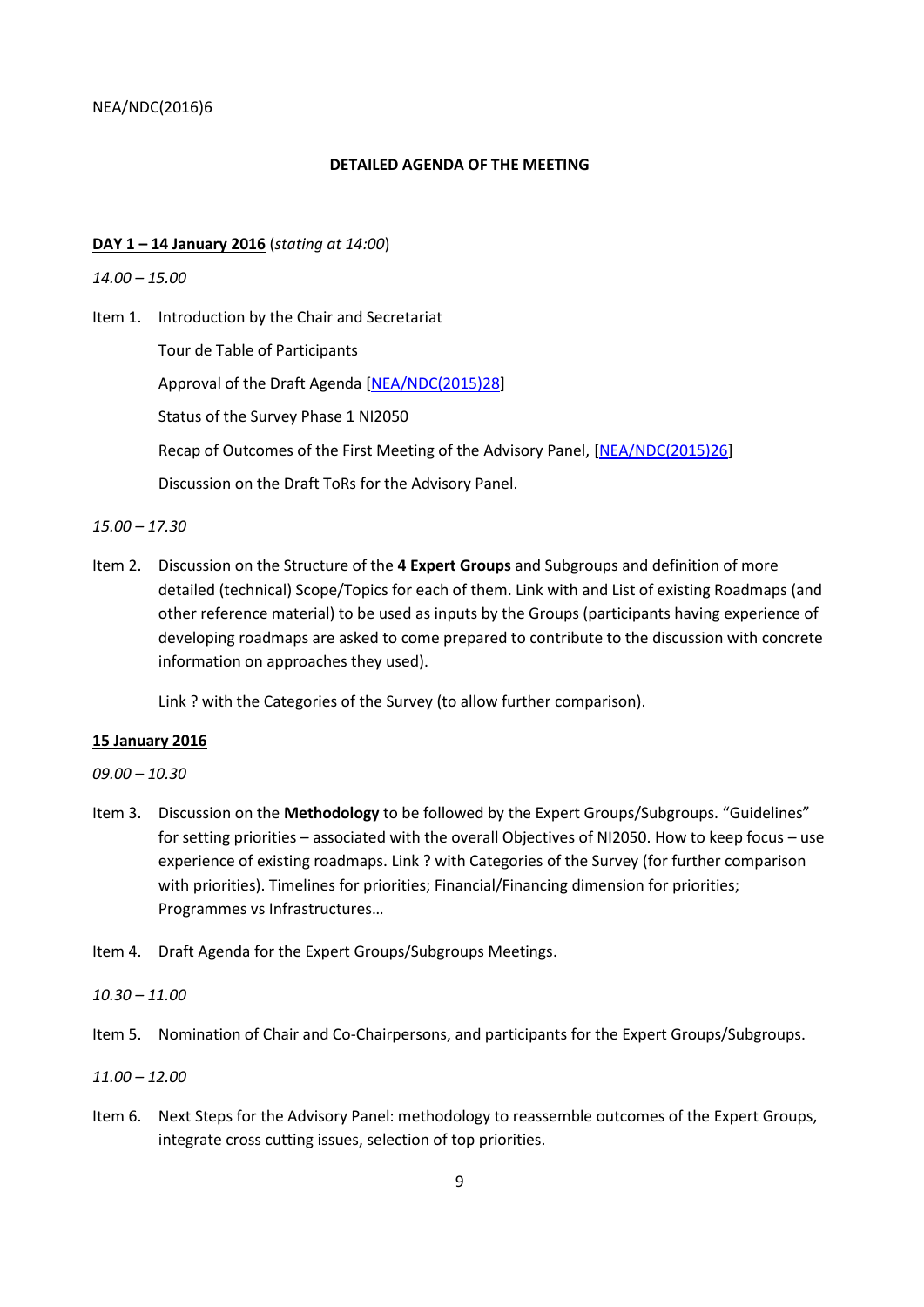## *12.00 – 12.30*

Planning for next steps and meetings. AOB. Conclusions.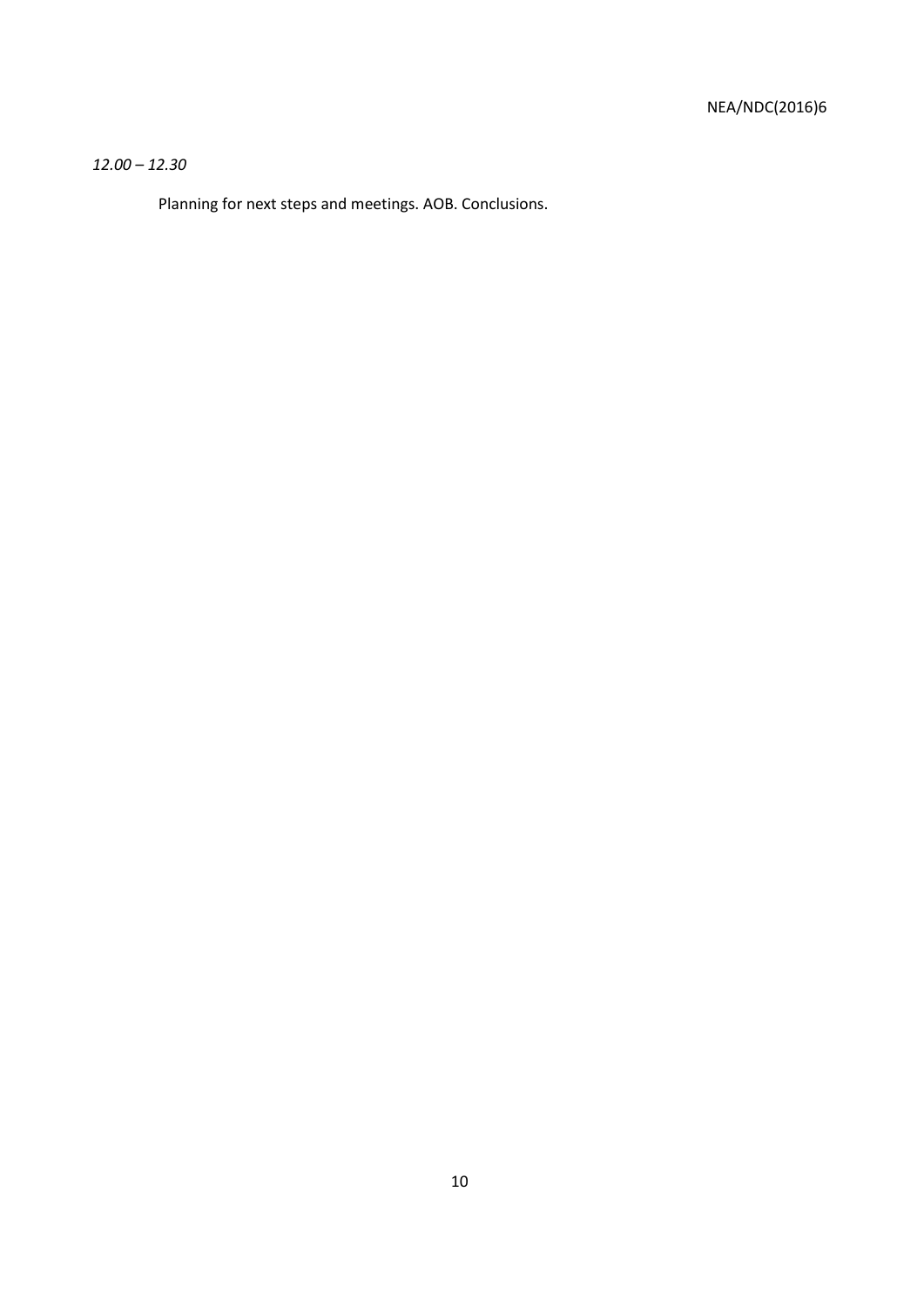## **LIST OF PARTICIPANTS**

| <b>BELGIUM</b>                                                                                                                                                                                                 |                                                                            | <b>SIGNATURE</b> |
|----------------------------------------------------------------------------------------------------------------------------------------------------------------------------------------------------------------|----------------------------------------------------------------------------|------------------|
| <b>Hamid Aït ABDERRAHIM</b><br>Chairman, SNETP<br>Deputy Director, SCK CEN<br>200 Boeretang, BE-2400 Mol                                                                                                       | Tel: +32 14 33 25 96<br>haitabde@sckcen.be                                 | X                |
| <b>Jean-Paul MINON</b><br><b>ONDRAF/NIRAS</b><br>Directeur Général<br>Avenue des Arts, 14<br>BE-1210 Bruxelles                                                                                                 | Tel: +32 2 212 10 13 / 18<br>jp.minon@nirond.be                            | $\mathsf{x}$     |
| <b>CANADA</b>                                                                                                                                                                                                  |                                                                            |                  |
| Robert SPERANZINI (Teleconference)<br>286 Plant Road<br>Chalk River, Ontario K0J 1J0                                                                                                                           | Tel: +1 (613) 584 3311 ext. 43215<br>robert.speranzini@cnl.ca              | X                |
| <b>FINLAND</b>                                                                                                                                                                                                 |                                                                            |                  |
| <b>Harri TUOMISTO</b><br>Fortum Power<br>Keilaniementie 1, Espoo<br>P.O. Box 100<br>FI-00048 FORTUM                                                                                                            | Tel: + 358 (0) 5045 32464<br>harri.tuomisto@fortum.com                     | $\mathsf{x}$     |
| <b>FRANCE</b>                                                                                                                                                                                                  |                                                                            |                  |
| <b>Abderrahim AL MAZOUZI</b><br>EDF R&D NUGENIA Etat Major<br>Département Matériaux et Mécaniques des<br>composants<br>Avenue des Renardières - Ecuelles<br>F-77818, Moret sur Loing Cedex                     | Tel: +33 1 60 73 62 19<br>abderrahim.al-mazouzi@edf.fr                     | X                |
| <b>Fanny BAZILE</b><br><b>CEA DEN/EC</b><br>Bât. 121 Bureau 301A<br>Centre de Saclav<br>F-91191 Gif-sur-Yvette                                                                                                 | Tel: +33 6 83 83 91 06<br>fanny.bazile@cea.fr                              | X                |
| <b>Giovanni BRUNA</b><br>Scientific Director, Executive Office<br>Institut de radioprotection et de sûreté nucléaire<br>(IRSN)<br>31 Avenue de la Division Leclerc, B.P 17<br>F-92262 Fontenay-aux-Roses Cedex | Tel: +33 1 58 35 81 83<br>Mob: +33 6 88 68 37 73<br>giovanni.bruna@irsn.fr | X                |
| <b>Pierre-Yves CORDIER</b><br>Senior Executive Advisor, CEA/DEN<br>Centre de Saclay, Bât. 121<br>F-91191 Gif-sur-Yvette                                                                                        | Tel: +33 1 69 08 29 52<br>pierre-yves.cordier@cea.fr                       | X                |
| <b>Jean Claude MICAELLI</b><br>Safety Research Director, IRSN/PSN/DIR<br>CE Cadarache - Bt 250, BP3<br>F-13108 Saint-Paul-lez-Durance Cedex                                                                    | Tel: +33 4 42 19 96 13<br>jean-claude.micaelli@irsn.fr                     | X                |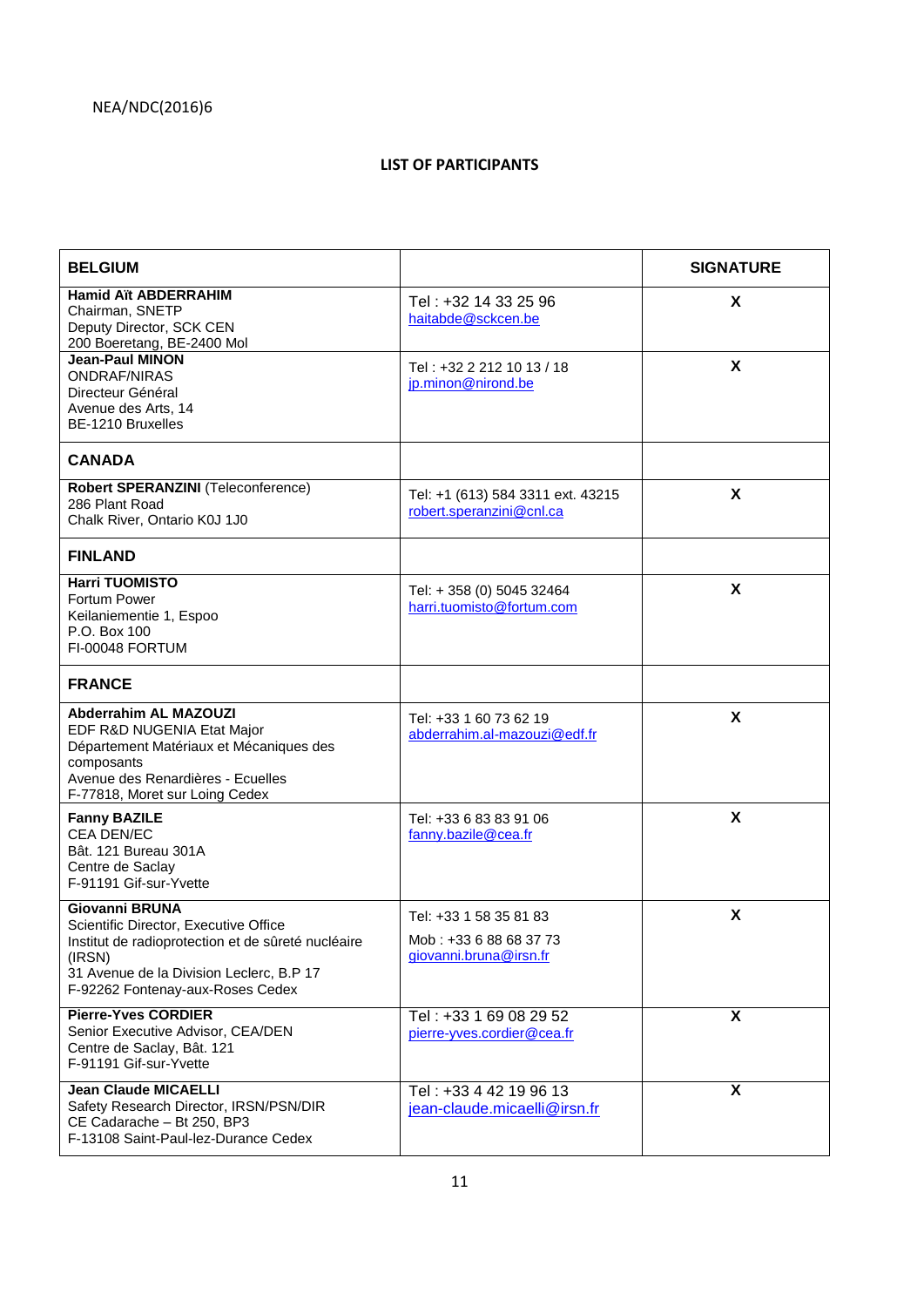| Sylvestre PIVET (Thursday) /<br><b>Marc Delpech (Friday)</b><br>Director, CEA Centre de Saclay, Nuclear Energy<br><b>Division</b>                                                                                                                         | Tel: +33 1 69 08 20 95<br>sylvestre.pivet@cea.fr                               | X |
|-----------------------------------------------------------------------------------------------------------------------------------------------------------------------------------------------------------------------------------------------------------|--------------------------------------------------------------------------------|---|
| Innovation and Nuclear Support Division<br>Bât 121, PC 8, F-91191 Gif-sur-Yvette                                                                                                                                                                          | marc.delpech@cea.fr                                                            |   |
| <b>François STORRER</b><br>CEA Centre de Saclay<br><b>Nuclear Energy Division</b><br>Innovation and Nuclear Support Division<br>Bât 121, PC 8<br>F-91191<br>Gif-sur-Yvette                                                                                | Tel: +33 1 69 08 5171<br>francois.storrer@cea.fr                               | X |
| <b>JAPAN</b>                                                                                                                                                                                                                                              |                                                                                |   |
| <b>Hideki KAMIDE</b><br>Director General JAEA<br><b>Advanced Fast Reactor Cycle System</b><br><b>Research and Development Center</b><br>Higashi-ibaraki-gun,<br>4002 Narita-cho, O-arai-machi<br>Ibaraki 311-1393                                         | Tel: +81 29 267 4141<br>kamide.hideki@jaea.go.jp                               | X |
| <b>Tomoyasu MIZUNO</b><br>Deputy Director General<br>Advanced Fast Reactor Cycle System R&D Centre,<br>Sector of Fast Reactor R&D<br>Japan Atomic Energy Agency (JAEA)<br>Tokai-Mura, Naka-gun,<br>(4002 Narita-cho, Oarai-machi)<br>319-1194 Ibaraki-ken | Tel: +81 29 282 9374<br>mizuno.tomoyasu@jaea.go.jp                             | X |
| Shigeaki OKAJIMA<br><b>Director General</b><br>Nuclear Science and Engineering Center<br>Japan Atomic Energy Agency (JAEA)<br>2-4 Shirakata-shirane,<br>Tokai-mura, Naka-gun<br>319-1195 Ibaraki-ken                                                      | Tel: +81 29 282 6775<br>okajima.shigeaki@jaea.go.jp                            | X |
| <b>POLAND</b>                                                                                                                                                                                                                                             |                                                                                |   |
| <b>Grzegorz WROCHNA</b><br>Director<br>National Centre for Nuclear Research (NCBJ)<br>Narodowe Centrum Badan Jadrowych<br>ul. Andrzeja Soltana 7<br>05-400 Otwock-Swierk                                                                                  | Tel: +48 22 273 10 01<br>grzegorz.wrochna@ncbj.gov.pl<br>g.wrochna@ncbj.gov.pl | X |
| <b>RUSSIA</b>                                                                                                                                                                                                                                             |                                                                                |   |
| <b>Sergey VOROBYEV</b><br>Senior Manager<br>Directorate for Science and Technology<br>State Atomic Energy Corporation "ROSATOM"<br>Bolshaya Ordynka Str., 24<br>119017<br>Moscow                                                                          | Tel: +7 903 549 36 80<br>Mob: +7 903 549 36 80<br>SeAnVorobyev@rosatom.ru      | X |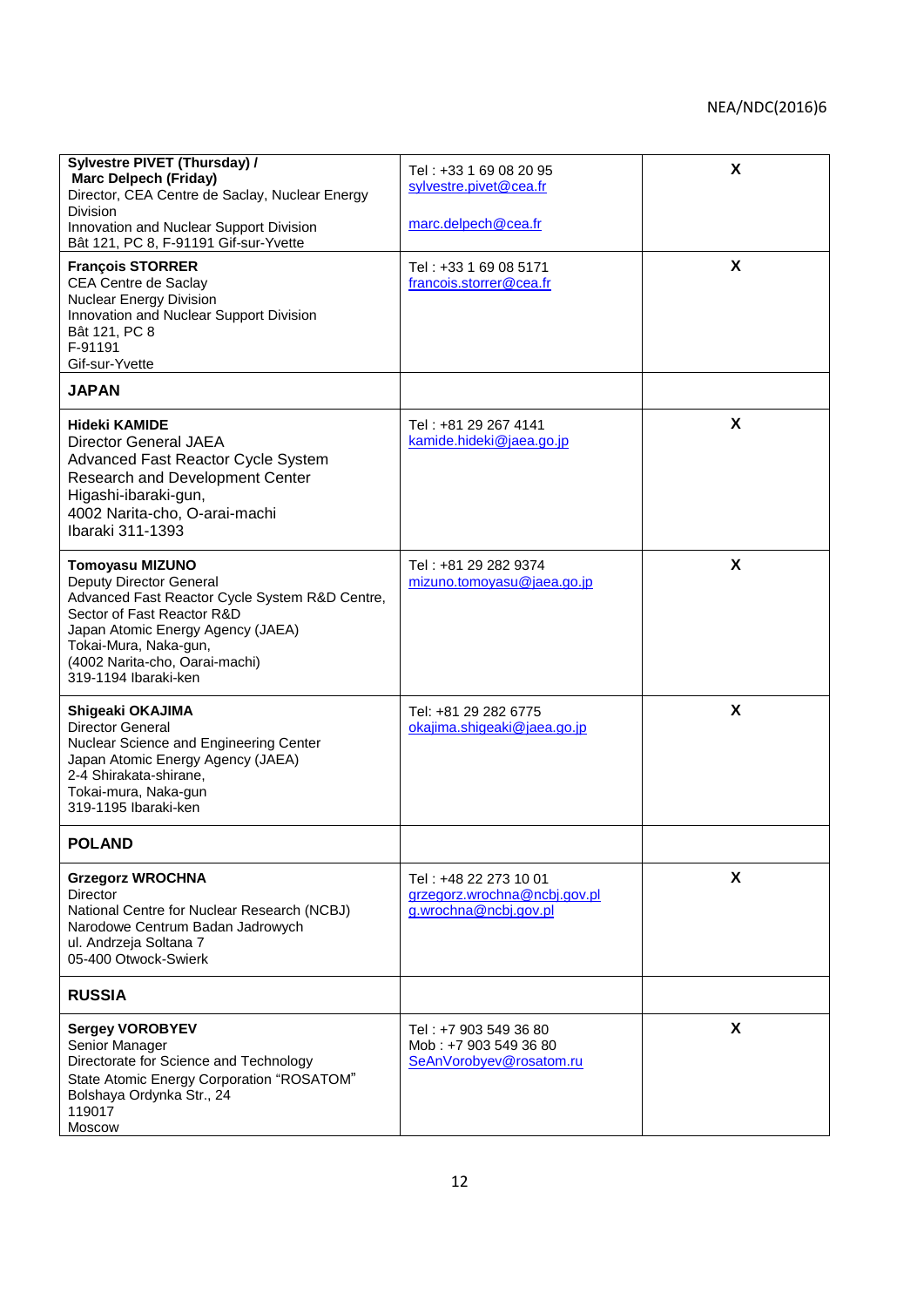| <b>SPAIN</b>                                                                                                                                                                                                    |                                                                    |   |
|-----------------------------------------------------------------------------------------------------------------------------------------------------------------------------------------------------------------|--------------------------------------------------------------------|---|
| Enrique Miguel GONZÁLEZ ROMERO<br><b>CIEMAT</b><br>Director of Nuclear Fission Division<br>Av. Complutense 40, Edif. 17, 28040 Madrid                                                                           | Tel: +34 91 346 61 20<br>enrique.gonzalez@ciemat.es                | X |
| <b>UNITED KINGDOM</b>                                                                                                                                                                                           |                                                                    |   |
| <b>Fiona RAYMENT (Chair)</b><br>Director, Fuel Cycle Solutions<br>National Nuclear Laboratory<br>5th Floor Chadwick House<br><b>Birchwood Park</b><br>WA36AS Warrington Lancashire                              | Tel: +44 1925 289869<br>fiona.e.rayment@nnl.co.uk                  | X |
| <b>UNITED STATES</b>                                                                                                                                                                                            |                                                                    |   |
| <b>Michael APICELLI</b><br>U.S. Dept. of Energy<br>Office of Nuclear Energy-(NE-5)<br>1000 Independence Avenue<br>Washington, D.C. 20585                                                                        | +33 1 43 12 74 59<br>ApicelliMP@state.gov                          | X |
| <b>John HERCZEG</b><br>U.S. Dept. of Energy<br>Office of Nuclear Energy-(NE-5)<br>1000 Independence Avenue<br>Washington, D.C. 20585                                                                            | +1 301 903 3456<br>john.herczeg@nuclear.energy.gov                 | X |
| <b>Kathryn MCCARTHY</b><br>Director Light Water Reactor Sustainability<br><b>Technical Integration Office</b><br>Nuclear Science & Technology<br>Idaho Nat. Lab. - P.O. Box 1625, Idaho Falls, ID<br>83415-3860 | Tel: +1 208 526 9392<br>kathryn.mccarthy@inl.gov                   | X |
| <b>Alexandra NOWAK</b><br>U.S. Dept. of Energy<br>Office of Nuclear Energy-(NE-5)<br>1000 Independence Avenue<br>Washington, D.C. 20585                                                                         | +1 202 586 8105 (John)<br>alexandra.nowak@nuclear.energy.g<br>$ov$ | X |
| <b>Kemal PASAMEHMETOGLU</b><br>Associate Laboratory Director<br>Idaho National Laboratory<br>PO box 1625, MS3860<br>83415 Idaho Falls ID                                                                        | Tel: +1 208 5305<br>Kemal.Pasamehmetoglu@inl.gov                   | X |
| <b>OTHERS</b>                                                                                                                                                                                                   |                                                                    |   |
| <b>Henri PELIN</b><br><b>World Nuclear Association</b><br>Tower House.<br>10 Southampton Street<br>WC2E 7HA London, ROYAUME-UNI                                                                                 | Tel: +44 20 7451 1565<br>henri.pelin@world-nuclear.org             | X |
| <b>Thierry DUJARDIN</b><br>2 rue du Général Cordonnier<br>F-92200 Neuilly sur Seine                                                                                                                             | Tel: +33 6 74 20 00 42<br>thdujardin@free.fr                       | X |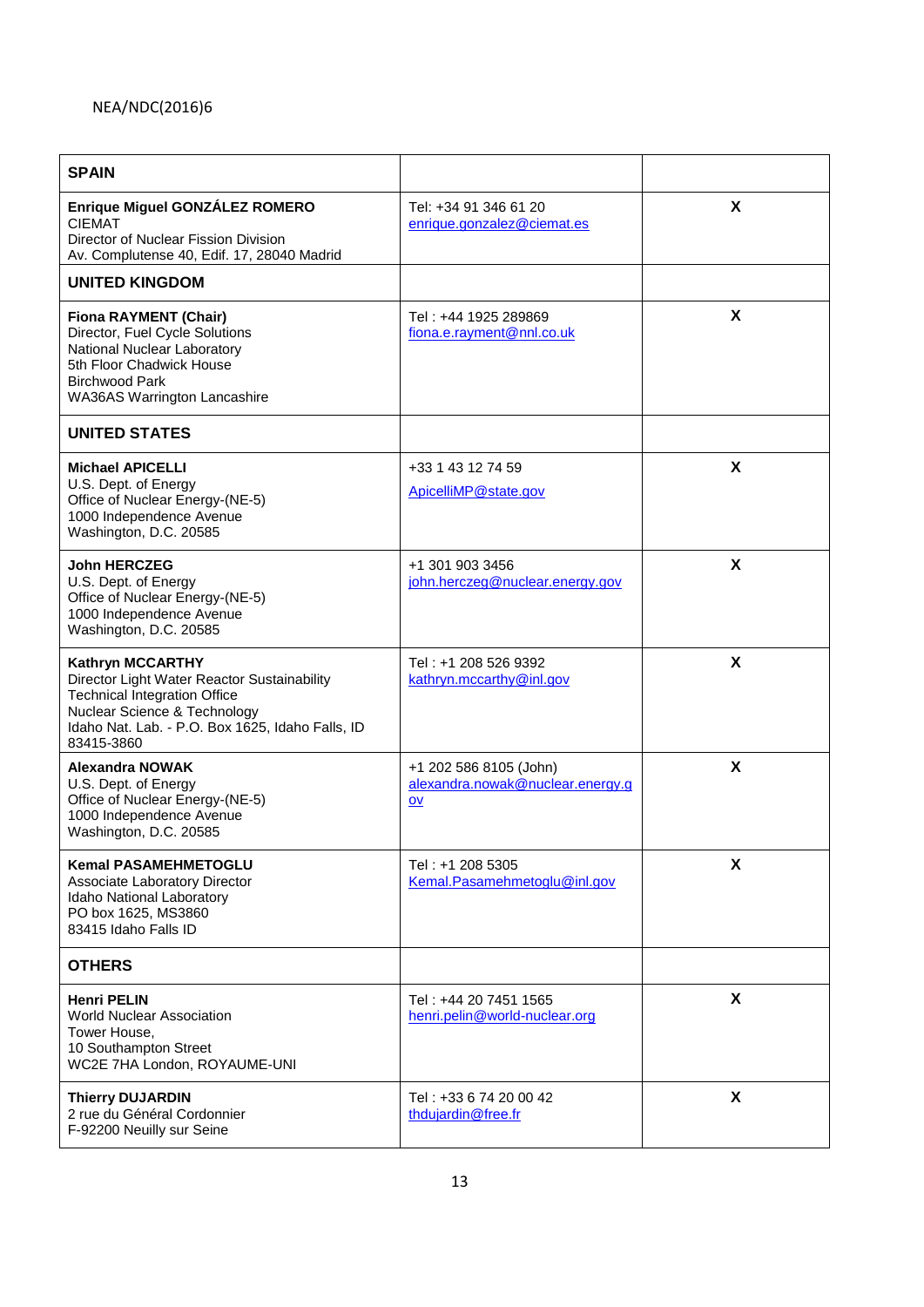| EC                                                                                                                                                                |                                                                           |   |
|-------------------------------------------------------------------------------------------------------------------------------------------------------------------|---------------------------------------------------------------------------|---|
| <b>Said ABOUSAHL</b><br>Head of Unit<br>Rue du Champ de Mars, 21<br>CDMA 04/180, BE-Brussels, 1050                                                                | Tel: +32 2 2990 133<br>said.abousahl@ec.europa.eu                         | X |
| <b>Roger GARBIL</b><br>Research Programme Officer of the Unit for Fission<br>Energy Directorate of DG RTD<br>Rue du Champ de Mars, 21, BE-1049 Brussels           | +32 2 29 92 496<br>roger.garbil@ec.europa.eu                              | X |
| <b>IAEA</b>                                                                                                                                                       |                                                                           |   |
| <b>Stefano MONTI</b><br><b>Section Head</b><br>Nuclear Power Technology Development Section<br>Department of Nuclear energy<br>Wagramer Strasse 5, AU-1400 Vienna | Tel: +43 1 2600 22812<br>s.monti@iaea.org                                 | X |
| <b>NEA</b>                                                                                                                                                        |                                                                           |   |
| <b>William MAGWOOD</b><br><b>NEA/DIR</b>                                                                                                                          | Tel: +33 (0) 1 45 24 10 00<br>William.magwood@oecd.org                    |   |
| Liudmila N. ANDREEVA-ANDRIEVSKAYA<br><b>NEA</b>                                                                                                                   | Tel: +33 (0) 1 45 24 11 01<br>Liudmila.ANDREEVA-<br>ANDRIEVSKAYA@oecd.org |   |
| Jaejoo HA<br>NEA/DEV                                                                                                                                              | Tel: +33 (0) 1 45 24 10 60<br>jaejoo.ha@oecd.org                          |   |
| <b>Marc DEFFRENNES</b><br>NEA/DEV                                                                                                                                 | Tel: +33 (0) 1 45 24 10 68<br>marc.deffrennes@oecd.org                    |   |
| <b>David HENDERSON</b><br>NEA/DEV                                                                                                                                 | Tel: +33 (0) 1 45 24 10 62<br>David.henderson@oecd.org                    |   |
| Jae Man NOH<br>NEA/DEV                                                                                                                                            | Tel: +33 (0) 1 45 24 11 34<br>jaeman.noh@oecd.org                         |   |
| <b>Henri PAILLERE</b><br>NEA/DEV                                                                                                                                  | Tel: +33 (0) 1 45 24 10 67<br>Henri.PAILLERE@oecd.org                     |   |
| <b>Vladislav SOZONIUK</b><br>NEA/DEV                                                                                                                              | Tel: +33 (0) 1 45 24 11 32<br>Vladislav.Sozoniuk@oecd.org                 |   |
| <b>Jim GULLIFORD</b><br><b>NEA/SCI</b>                                                                                                                            | Tel: +33 (0) 1 45 24 10 72<br>Jim.gulliford@oecd.org                      |   |
| <b>Tatiana IVANOVA</b><br><b>NEA/SCI</b>                                                                                                                          | Tel: +33 (0) 1 45 24 11 70<br>Tatiana.ivanova@oecd.org                    |   |
| <b>Ho NIEH</b><br><b>NEA/SAF</b>                                                                                                                                  | Tel: +33 (0) 1 45 24 11 58<br>Ho.NIEH@oecd.org                            |   |
| <b>Vladimir LEBEDEV</b><br>NEA/RAD                                                                                                                                | Tel: +33 (0) 1 45 24 11 43<br>Vladimir.LEBEDEV@oecd.org                   |   |
| <b>Stéphanie CORNET</b><br>NEA/DB                                                                                                                                 | Tel: +33 (0) 1 45 24 10 82<br>Stephanie.CORNET@oecd.org                   |   |